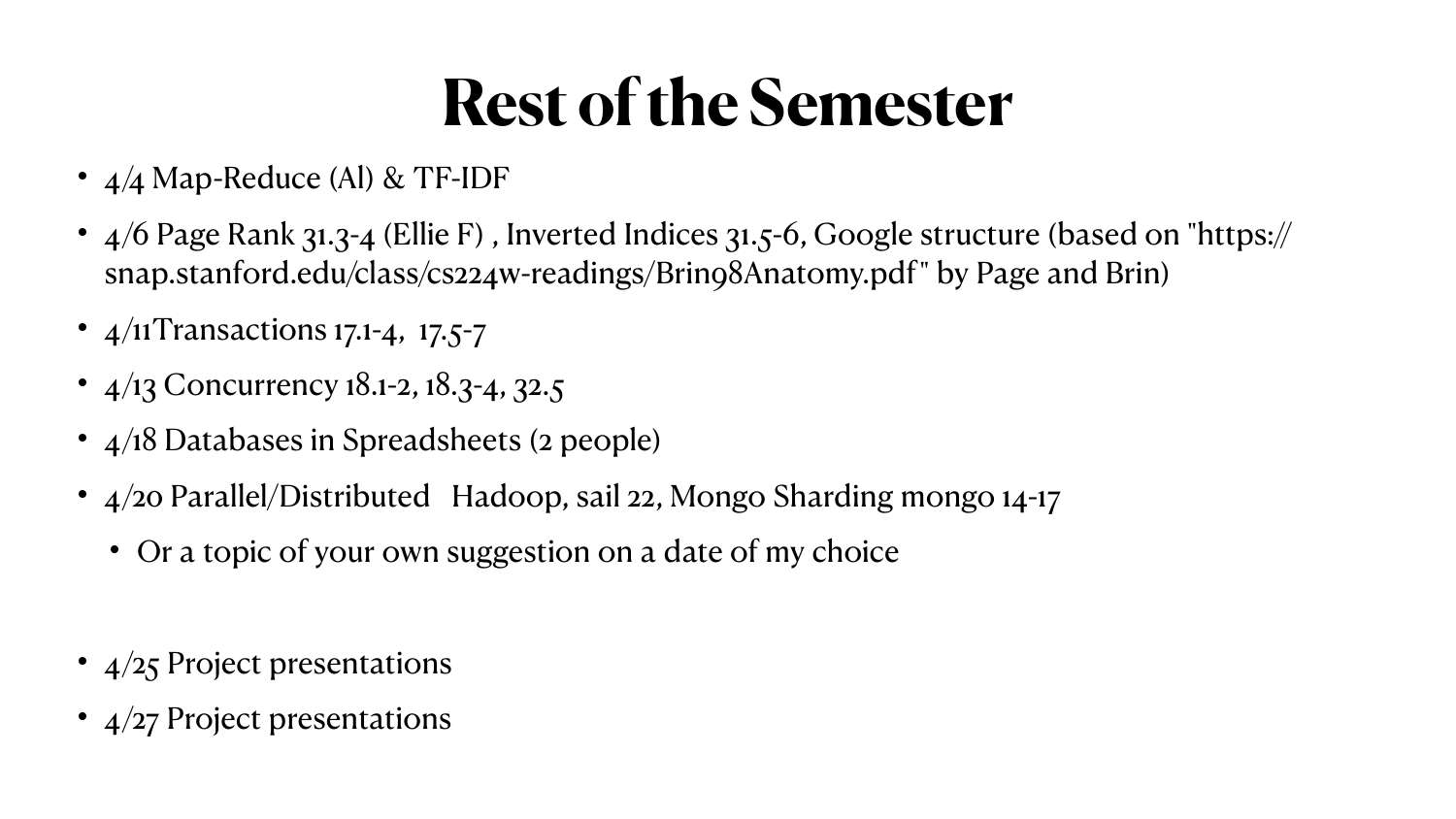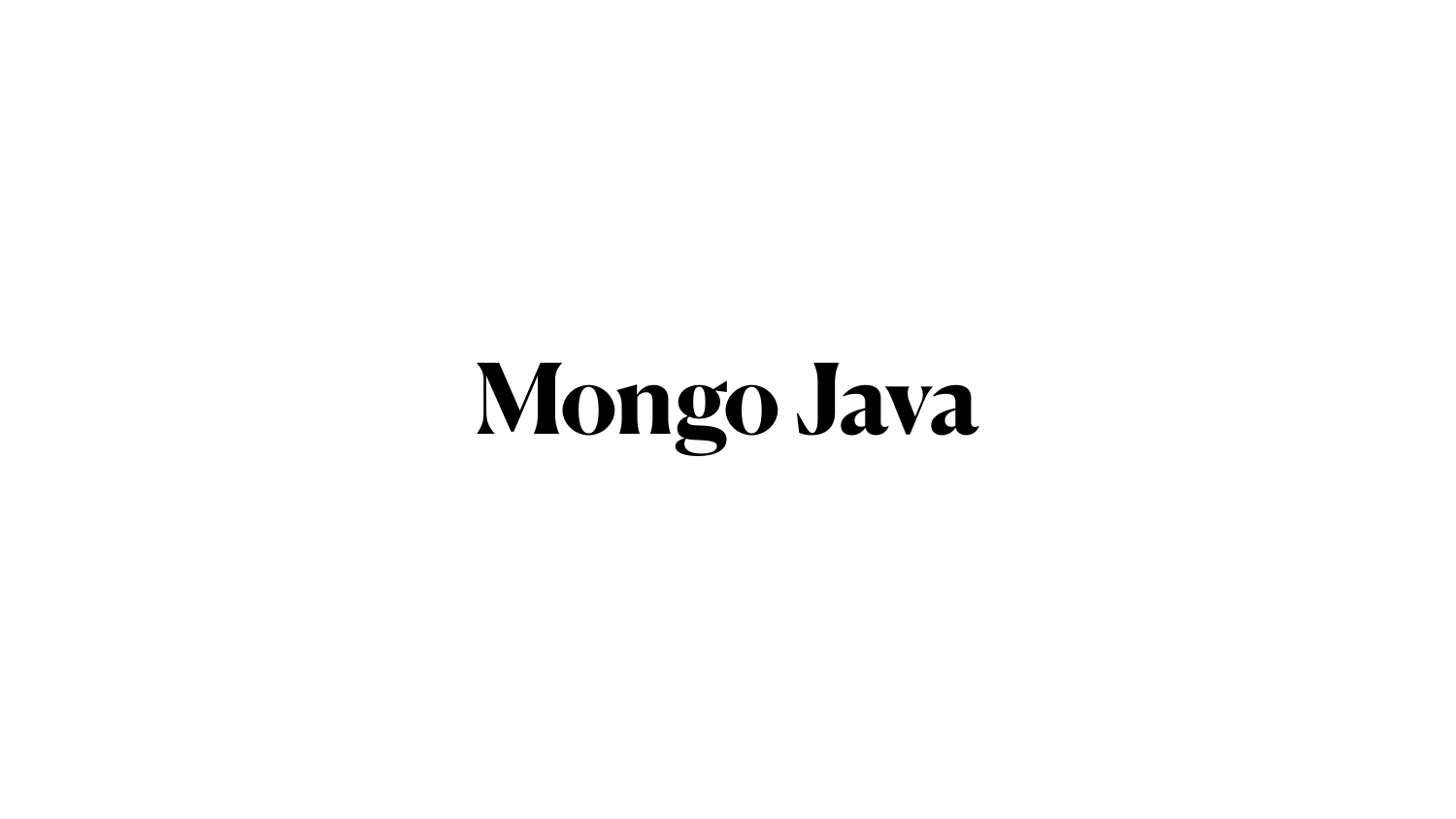

- need a jar file to compile/run
	- unlike Postgres where only need jar to run
	- mongo-java-driver-3.12.10.jar
		- should be on class web site
- javac -cp mongo-java-driver-3.12.10.jar:. XXX.java
- java -cp mongo-java-driver-3.12.10.jar:. XXX
	- $cp = classpath$
	- You can tell VSC about JAR files so standard compile/run works

### **Basics**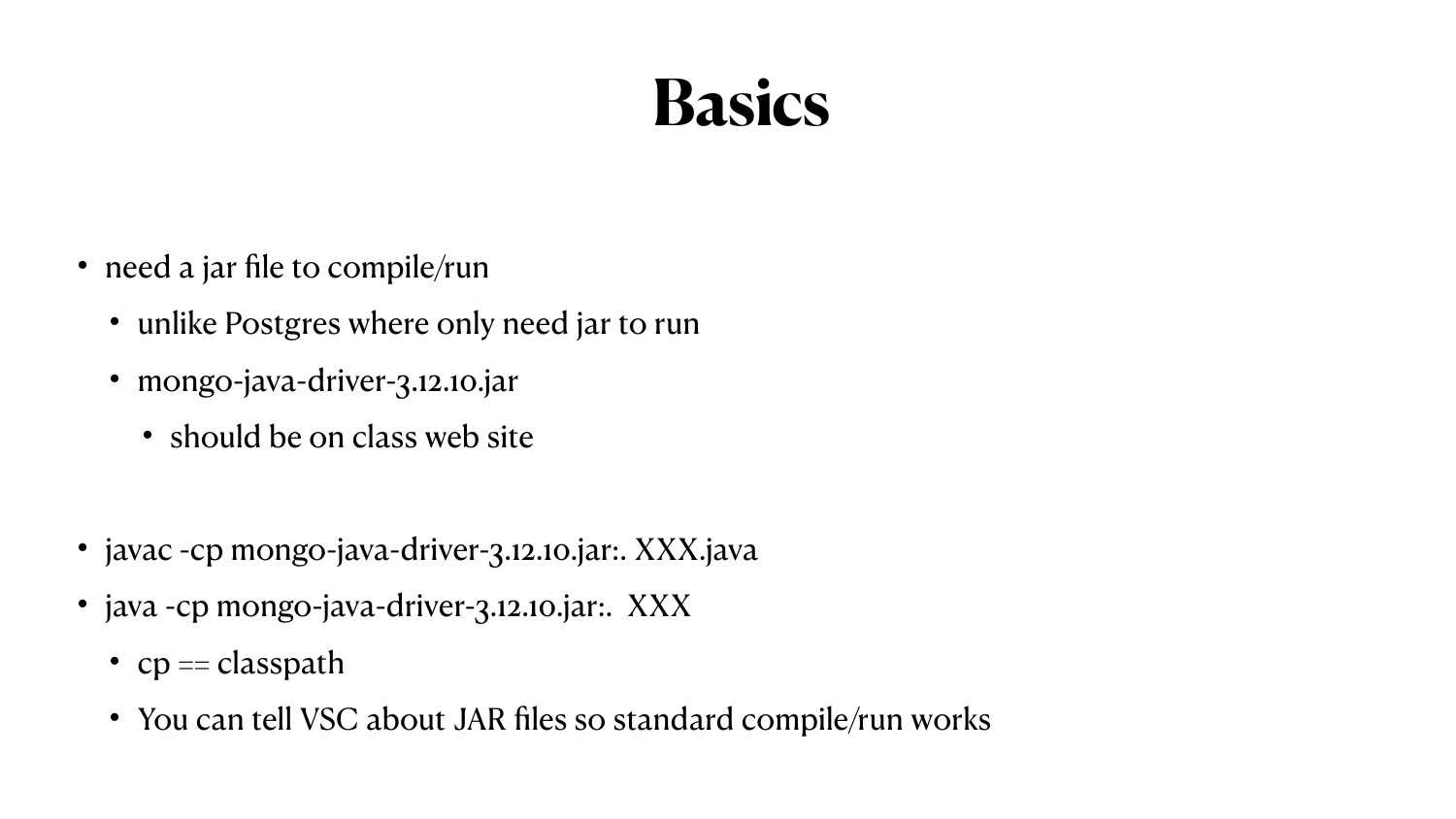### **Connect**

- List PostgreSQL, need to be on machine
	- or have forwarding set up

- public static String CONNECTION\_STRING = "mongodb://127.0.0.1:27017";
	- A URI -- mongo default port in 27017

```
 import com.mongodb.client.MongoClients;
```

```
 try (MongoClient mongoClient = MongoClients.create(CONNECTION_STRING);) {
```
- } catch (Exception ee) { System.err.println("Problem talking to Mongo " + ee); ee.printStackTrace();
- }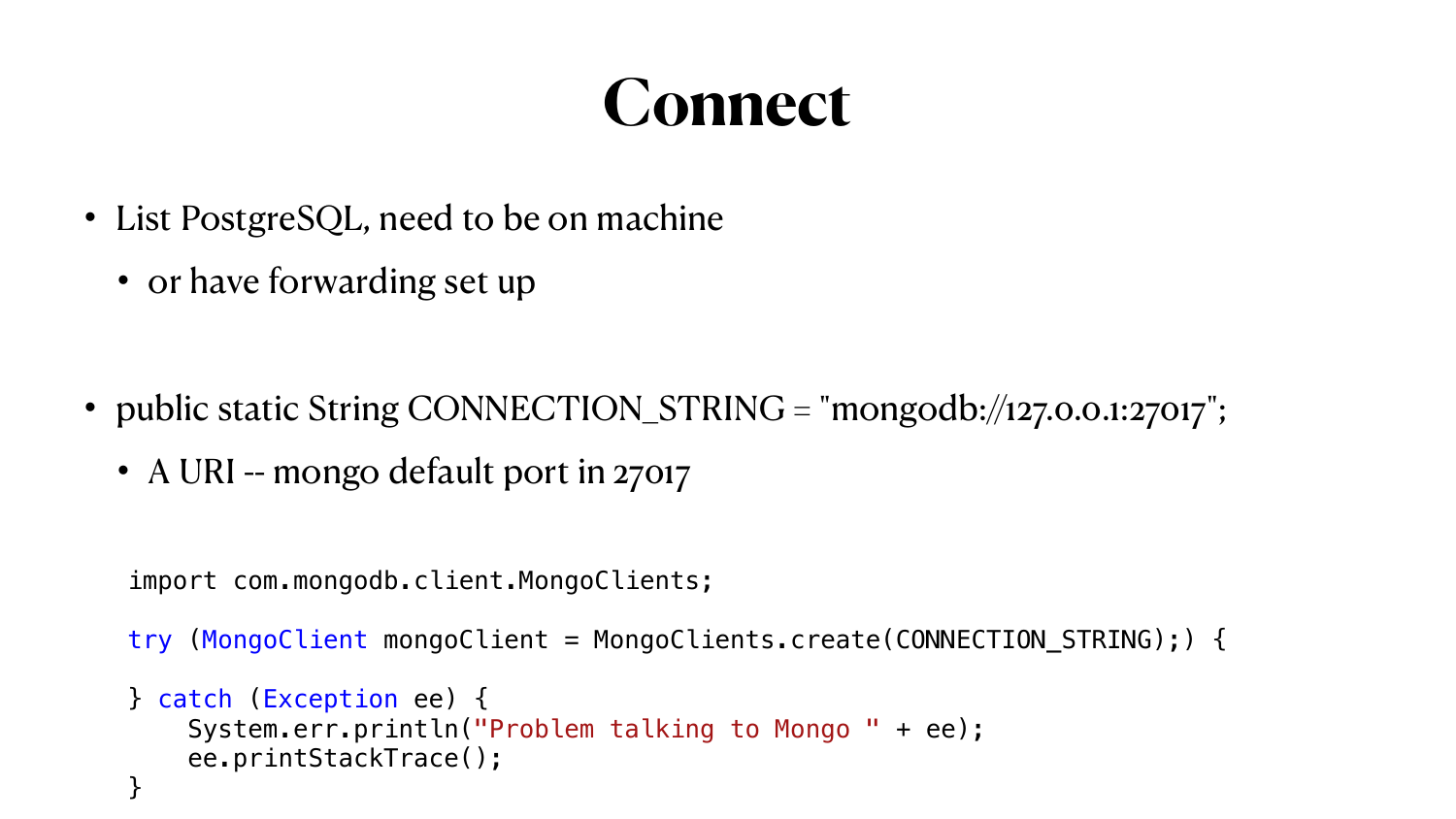## **Explore**

```
import com.mongodb.client.MongoClient;
        import com.mongodb.client.MongoClients;
         import org.bson.Document;
        import com.mongodb.client.MongoCollection;
         import com.mongodb.client.MongoDatabase;
        try (MongoClient mongoClient = MongoClients.create(CONNECTION_STRING);) {
            ArrayList<Document> databases = mongoClient.listDatabases().into(new ArrayList<>());
            for (Document db : databases) {
                System.out.println(db.toJson());
 }
            System.out.println("Connect to Univ then list collections");
            MongoDatabase database = mongoClient.getDatabase("univ");
            MongoIterable<String> list = database.listCollectionNames();
            for (String name : list) {
               System.out.println(name);
 }
        } catch (Exception ee) {
            System.err.println("Problem talking to Mongo " + ee);
            ee.printStackTrace();
 }
```
Convert from awkward iterator to useful ArrayList

Convert from awkward BSON Document type to at least readable JSON

Connect to a particular database

Show all collections in UNIV database



- Unlike SQL and ODBC where you just passed the exact query string that you would use in the interactive shell, here you need to know function names.
	- They are usually really close to the ones in mongosh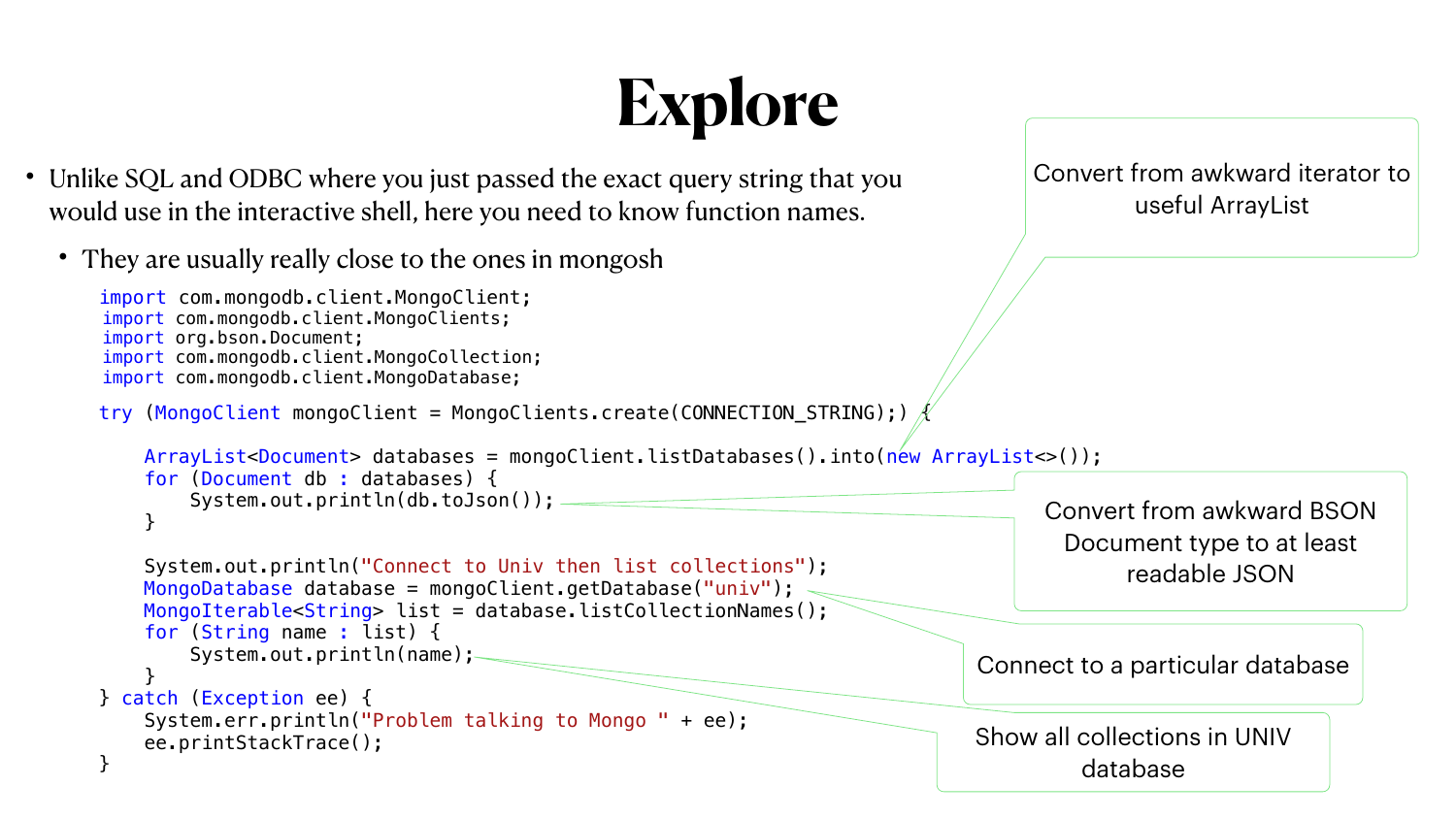| Working with the mgoactor<br>table from Monday                                                           |
|----------------------------------------------------------------------------------------------------------|
| Create classes to hold values                                                                            |
| Note here I have a FilmA<br>class specifically for the<br>film extended reference<br>contained in Actor. |
| • Could have done it<br>differently                                                                      |
| Set up classes with<br>unmarshalling constructors                                                        |
| take a BSON document and<br>fill in values                                                               |
| Write a toString also                                                                                    |

# Query and Unmarshall -- 1

 private class FilmA { int categ; String catname; int filmid; String filmname; } } } private class Actor { int id; } } }

```
 public FilmA(Document d) {
     categ = d.getInteger("categ");
    catname = d.getString("catname");
     filmid = d.getInteger("filmid");
    filmame = d.getString('filmname''); public String toString() {
     return filmname;
 String first_name;
 String last_name;
 ArrayList<FilmA> films;
 public Actor(Document d) {
    films = new ArrayList \ll ( );
     id = d.getInteger("actor");
     first_name = d.getString("first_name");
     last_name = d.getString("last_name");
    List<Document> extractedfilms = d.getList("films", Document.class);
     for (Document f:extractedfilms)
         films.add(new FilmA(f));
 public String toString() {
     return String.format("<Actor:%d %s %s films:%s> ", id, first_name, last_name, films);
                                                         Handling null?
```
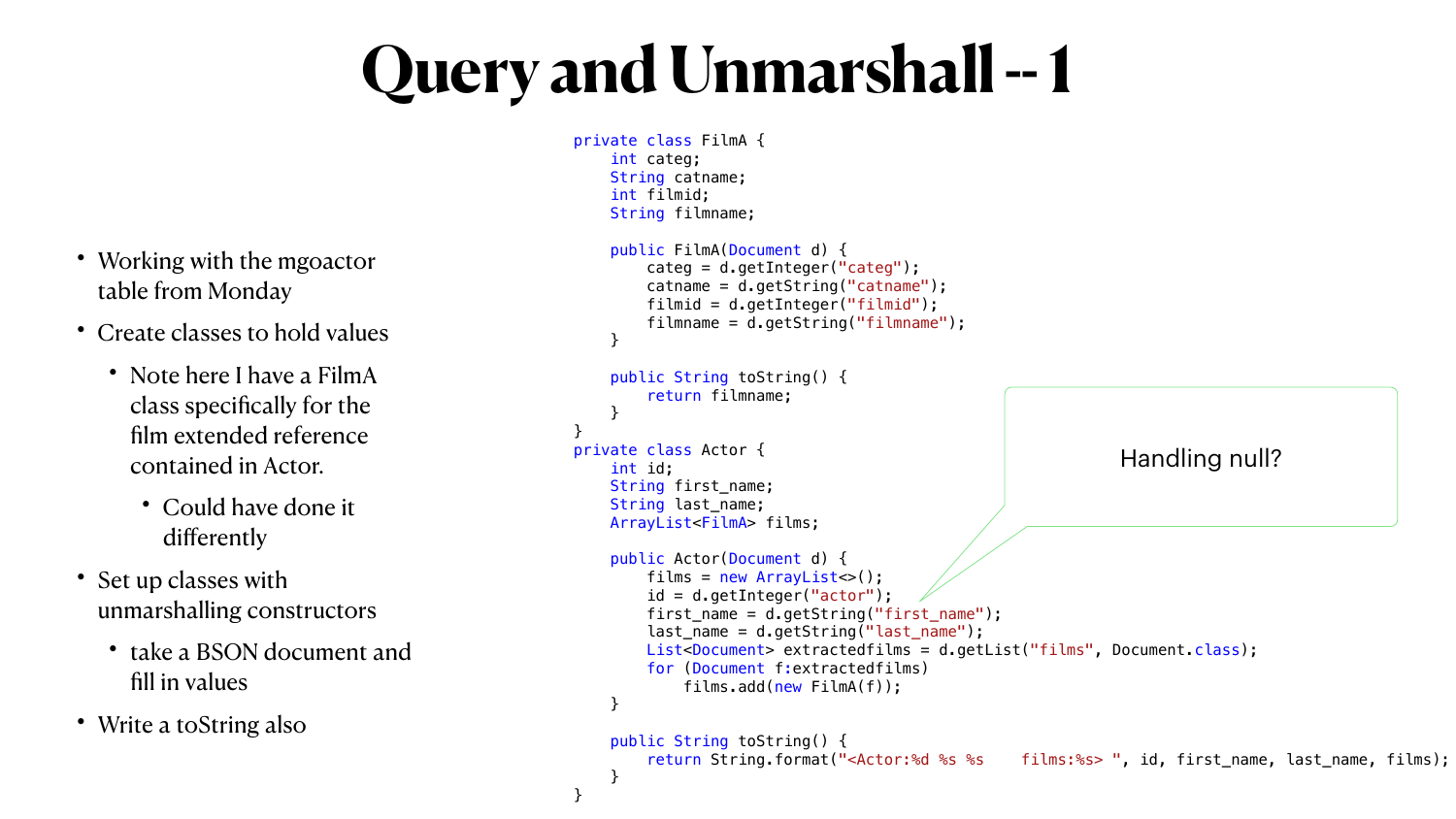```
 MongoDatabase database = mongoClient.getDatabase("sakila");
Document("$regex", "^BE"))) // find actors whose first name starts with BE
                    .into(new ArrayList<>()); 
           System.out.format("Got %d actors\n", actorList.size());
            ArrayList<Actor> actorsUnmarshalled = new ArrayList<>();
            // unmarshall into java classes
            for (Document d : actorList) {
                actorsUnmarshalled.add(new Actor(d));
 }
            // print java classes via toString
            System.out.println(actorsUnmarshalled);
            HashMap<String, Object> q = new HashMap<>();
 q.put("first_name", "BETTE");
 q.put("last_name", "NICHOLSON");
           actorList = actorColl.find(new Document(q)) .int@new ArrayList>();
            actorsUnmarshalled.clear();
            for (Document d : actorList) {
                actorsUnmarshalled.add(new Actor(d));
 }
           System.out.println(actorsUnmarshalled);
```
try (MongoClient mongoClient = MongoClients.create(CONNECTION\_STRING);) {

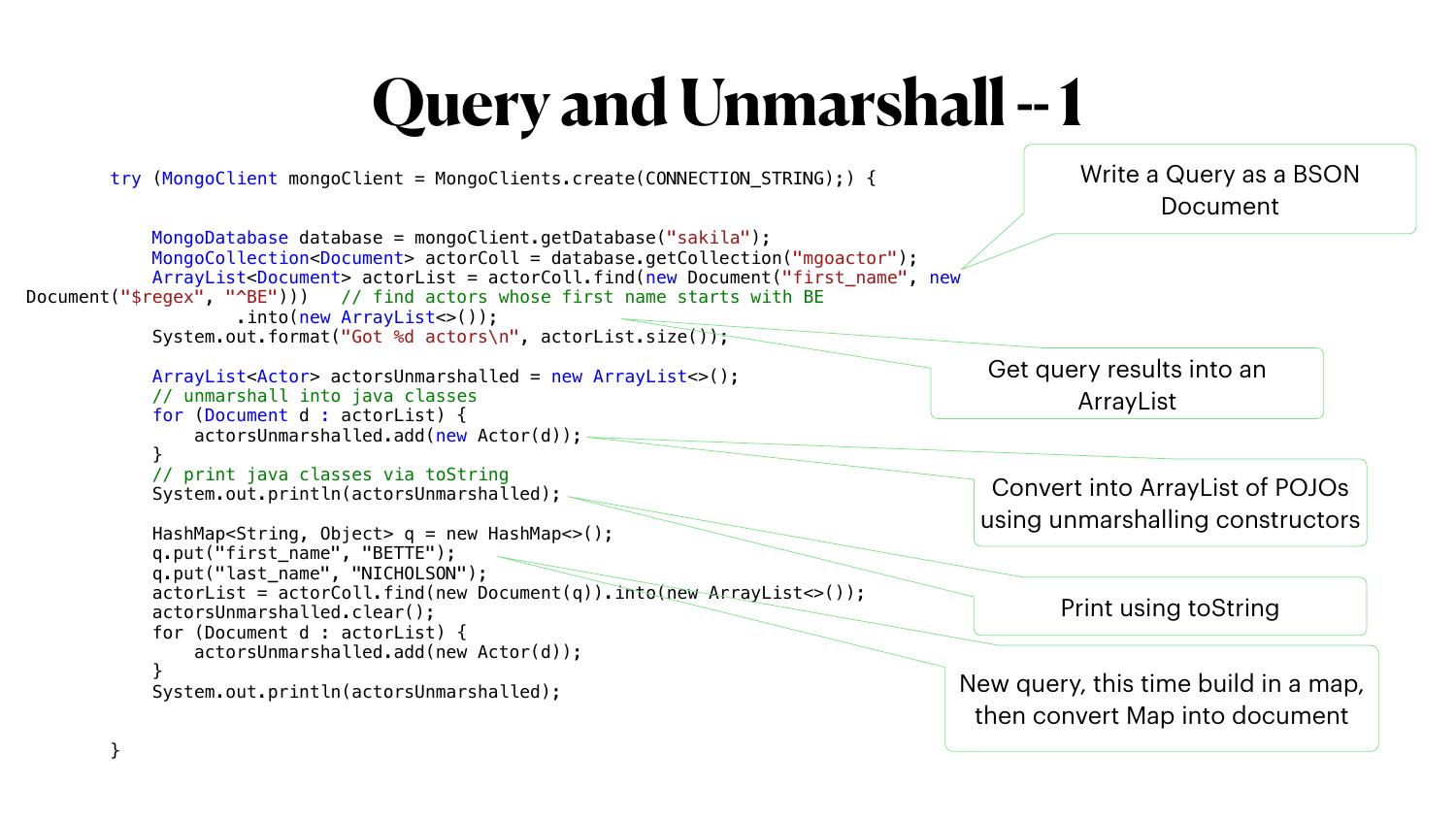### **Marshall and Insert -- 1**

- Write marshallers for each object
	- Note that the Marshaller for Actor calls the marshaller for FilmA
	- If only one class for Film / Actor, then may need multiple marshallers

```
 private class FilmA {
        int categ;
        String catname;
        int filmid;
        String filmname;
        public Document marshall() {
            Document rtn = new Document("categ", categ);
            rtn.append("catname", catname);
            rtn.append("filmid", filmid);
            rtn.append("filmname", filmname);
            return rtn;
 }
        public String toString() {
            return filmname;
 }
 }
    private class Actor {
        int id;
        String first_name;
        String last_name;
        ArrayList<FilmA> films;
        public void addFilm(FilmA f) {
            films.add(f);
 }
       public String toString() {<br>return String.format("<Actor:%d %s %s
                                                     films:%s> ", id, first_name, last_name, films);
 }
        public Document marshall() {
           Document rtn = new Document("actpr", id);
            rtn.append("first_name", first_name);
            rtn.append("last_name", last_name);
            ArrayList<Document> ff = new ArrayList<>();
             for (FilmA f : films) 
                ff.add(f.marshall());
            rtn.append("films", ff);
            return rtn;
 }
                                                            Handling null?
```

```
 }
```